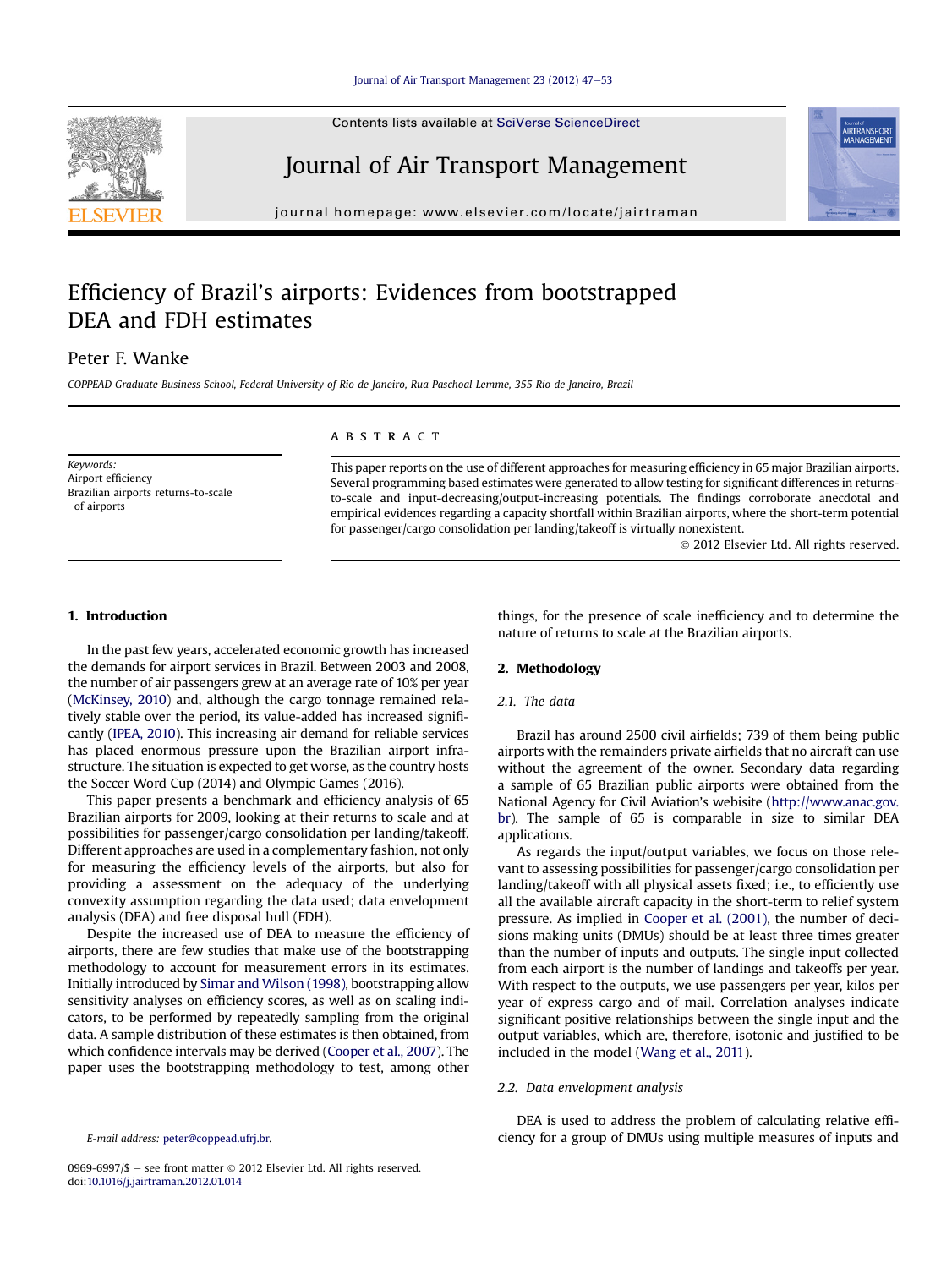outputs. Given a set of DMUs, inputs, and outputs, DEA determines for each DMU a measure of efficiency obtained as a ratio of weighted outputs to weighted inputs. Consider a set of  $n$  observations on the DMUs. Each observation, DMU<sub>j</sub> ( $j = 1,...,n$ ) uses m inputs  $x_{ij}$  $(i = 1,2,...m)$  to produce s outputs  $y_{rj}$   $(r = 1,2,...s)$ . DMU<sub>0</sub> represents one of the *n* DMUs under evaluation, and  $x_{i0}$  and  $y_{r0}$  are the *i*th input and rth output for  $DMU_0$ . Eqs. (1) and (2) represent the envelopment and the multiplier models for both constant returns to scale (CRS) and varying returns to scale (VRS) frontier types [\(Zhu, 2003\)](#page--1-0):

$$
\min \theta - \varepsilon \left( \sum_{i=1}^{m} s_i^{-} + \sum_{r=1}^{s} s_r^{+} \right)
$$
\ns.t.  
\n
$$
\sum_{j=1}^{n} \lambda_j x_{ij} + s_i^{-} = \theta x_{i0}, \forall i
$$
\n
$$
\sum_{j=1}^{n} \lambda_j y_{rj} - s_r^{+} = y_{r0}, \forall r
$$
\n
$$
\lambda_j \ge 0, \forall j
$$
\n
$$
\left( \text{Add } \sum_{j=1}^{n} \lambda_j = 1 \text{ if } \text{ VRS} \right)
$$
\n
$$
\max \sum_{r=1}^{s} u_r y_{r0} + u_0
$$
\n
$$
\text{s.t.}
$$
\n
$$
\sum_{r=1}^{s} u_r y_{rj} - \sum_{i=1}^{m} v_i x_{ij} + u_0 \le 0
$$
\n
$$
\sum_{r=1}^{m} v_i x_{i0} = 1
$$
\n(2)

(Change from  $u_0 = 0$  to  $u_0$  free in sign if VRS).

 $\sum_{i=1} \nu_i x_{i0} = 1$  $u_r, v_i \geq 0$ 

Although the orientation of the model is not a consensual aspect of the efficiency models in airports ([Marques and Simões, 2010\)](#page--1-0), an input minimization orientation, which favors the public service view, is adopted. Under these circumstances, decision-makers should focus on "stressing" production inputs for a given level of output that may not necessarily be maximal. This happens because the output increasing potential should be interpreted with care, unless there is demand for it ([Odeck and Alkadi, 2001\)](#page--1-0).

Scale inefficiency is due to either increasing or decreasing returns-to-scale (RTS), and it can be assessed under both envelopment and multiplier models. As noted by [Odeck and Alkadi \(2001\),](#page--1-0) the term  $\sum_{j=1}^{n} \lambda_j$  is also known as scale indicator (SI<sub>0</sub>) within the CCR frontier-type Hinder its envelopment formulation if  $S I_0 = 1$  then frontier-type. Under its envelopment formulation, if  $SI_0 = 1$ , then constant RTS prevail at a given DMU; if  $SI_0 > 1$ , then decreasing RTS prevail, and if  $SI_0 < 1$  there increasing RTS. With respect to the BCC frontier-type, under its multiplier formulation, it follows that increasing RTS prevail if  $u_0 < 0$ ; decreasing, if  $u_0 > 0$ ; and constant, if  $u_0 = 0$  ([Lin and Hong, 2006\)](#page--1-0).

The fact that different orientations may lead to different RTS conclusions, regardless of the frontier-type considered ([Zarepisheh](#page--1-0) [et al., 2010](#page--1-0)). However, under what conditions envelopment and multiplier models generate different RTS characterizations, under the same orientation, is a frontier estimation issue that shall be further explored ([Daraio and Simar, 2007\)](#page--1-0), where the "real life" violation of the convexity assumption may be involved.

The convexity assumption that DEA relies on may, however, be difficult to argue in the real world because it implies additivity and divisibility. Its non-convex generalization, the free disposal hull (FDH) model, could be more adequate ([De Witte and Marques,](#page--1-0) [2008](#page--1-0)) and used to test for the convexity assumption, shedding some light on the RTS characterization issue.

Although linear programming is typically not used to compute the efficiency scores within the FDH model ([Simar and Wilson,](#page--1-0) [2004](#page--1-0)), its mixed integer formulation for the input oriented case could be simply obtained by assuming binary values for  $\lambda_j$ , that is,  $\lambda_j \in \{0, 1\}$ , altogether with the constraint  $\sum_{j=1}^{n} \lambda_j = 1$  in Eq. (1). This binary constraint ensures that the efficiency score is only affected binary constraint ensures that the efficiency score is only affected by observed production units, in contrast to a convex combination of quantities in DEA [\(De Witte and Marques, 2008](#page--1-0)).

If the efficient frontier is convex its Sheppard's distance functions observe the relationship,  $FDH \subseteq BCC \subseteq CCR$  ([Simar and Wilson, 2004](#page--1-0)). The importance of bootstrap-based approaches, such as those used by Simar and Wilson and by [Wilson \(2008\)](#page--1-0) for estimation on the efficiency frontier, should be put into perspective. As mentioned, the discussions on RTS in DEA models have been confined to "qualitative" characterizations in the form of identifying whether they are increasing, decreasing, or constant ([BankCooper et al., 2007](#page--1-0)). These bootstrap approaches, however, can be used, among other things, to implement statistical tests of constant returns to scale versus varying returns to scale and convexity [\(Wilson, 2009\)](#page--1-0).

The method used here departs that of [Simar and Wilson \(2004\),](#page--1-0) which adapted the bootstrap methodology to the case of DEA/FDH efficiency estimators, and uses a Gaussian kernel density function for random data generation. All the computations are carried out with Maple codes and 1000 bootstrap replications were performed, following Simar and Wilson and [Curi et al. \(2011\)](#page--1-0) on deriving statistical properties for each airport regarding bias estimation, efficiency correction, and confidence intervals (CIs). More specifically, 95% CIs were determined, not only for the set of CCR, BCC, and FDH distance/efficiency estimates, to eveluate the convexity assumption at a given airport, but also for  $SI_0$  and  $u_0$ , to assess whether or not the rejection of the convexity assumption impacts the RTS characterization under the same orientation. [Fig. 1](#page--1-0) shows the steps taken to assess the RTS characterization based upon the CIs obtained for  $SI_0$ and  $u_0$ .

#### 3. Results

### 3.1. Initial DEA/FDH estimates

The efficiency rankings calculated using DEA/FDH models are given in [Table 1,](#page--1-0) as well as the RTS characterization for each DMU. As expected, the FDH model yields higher average efficient estimates than do both DEA models. Specifically, the CCR model yields lower average efficiency estimates than the BCC model, with respective average values of 0.37 and 0.43. Also, the CCR model identifies marginally more inefficient airports, 60 versus 59, than the BCC model. This is not surprising, as the CCR model fits a Leontief production technology, whereas the BCC model features variables returns to scale, which are more flexible and reflect managerial efficiency apart from purely technical limits.

Fifty-five of the 65 Brazilian airports seem to be unambiguously experiencing IRS under both RTS characterizations. No airport appears to be unambiguously experiencing DRS. Discrepancies between RTS characterizations were found in ten cases, six of them within the largest Brazilian airports (Brasília, Galeão, Guarulhos, Campinas, Porto Alegre, and Congonhas), and all scale efficient, that is, located at the most productive scale size. According to [Odeck and](#page--1-0) [Alkadi \(2001\),](#page--1-0) a DMU may be scale inefficient if it experiments decreasing returns to scale by being too large in size, or if it is failing to take full advantage of increasing returns to scale by being too small. So far, these results suggest that most Brazilian airports are running short in capacity. Put in other words, the capacity of the airport is too small relative to the tasks that it performs.